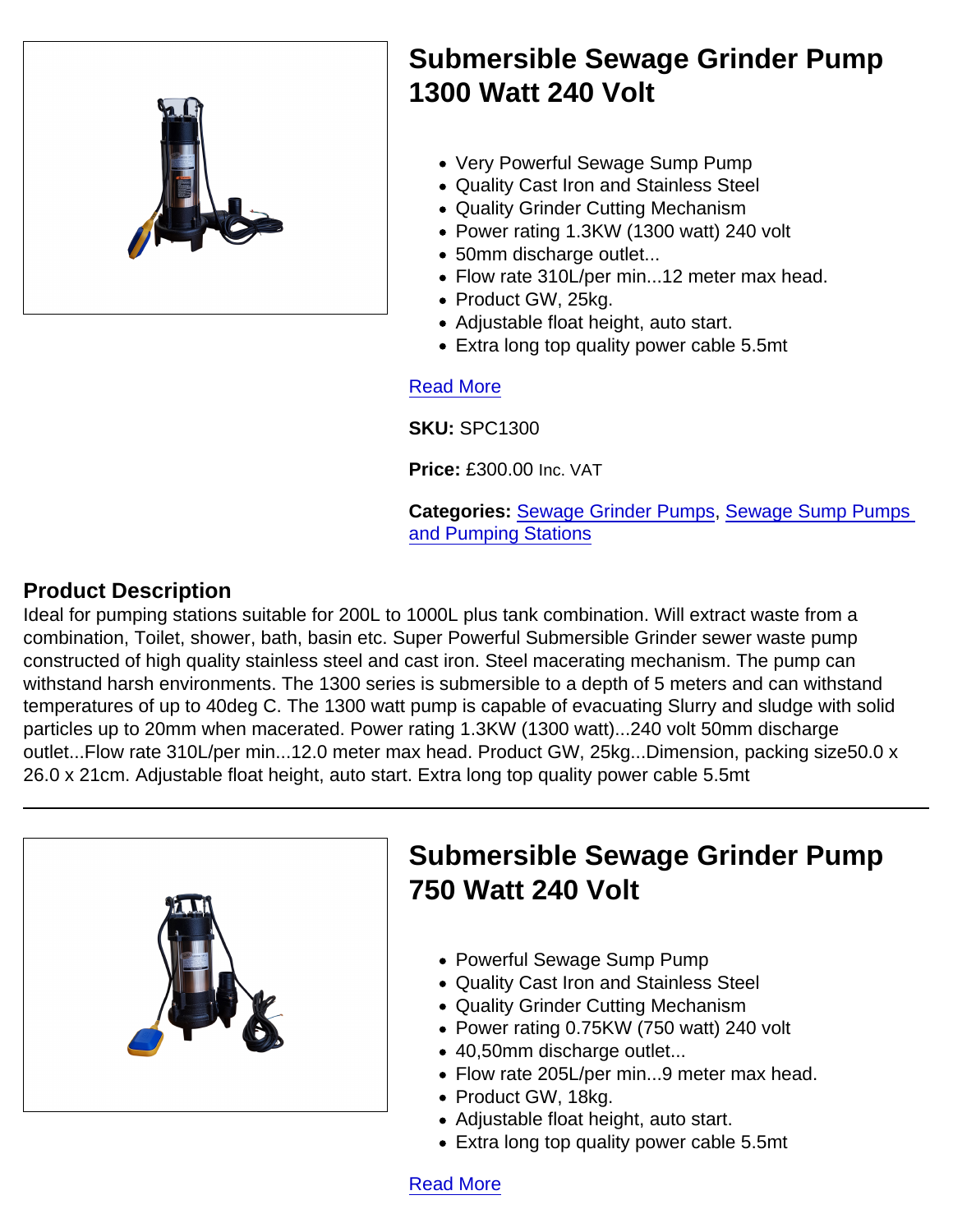#### SKU: SPC750

Price: £238.80 Inc. VAT

Categories: [Sewage Grinder Pumps,](https://unifloproducts.co.uk/product-category/sewage-sump-pumps-and-pumping-stations/sewage-grinder-pumps/) Sewage Sump Pumps [and Pumping Stations](https://unifloproducts.co.uk/product-category/sewage-sump-pumps-and-pumping-stations/)

## Product Description

Ideal for pumping stations suitable for 100L to 500L plus tank combination. Will extract waste from a combination, Toilet, shower, bath, basin etc. Powerful Submersible Grinder sewer waste pump constructed of high quality stainless steel and cast iron. Steel macerating mechanism. The pump can withstand harsh environments. The 750 series is submersible to a depth of 5 meters and can withstand temperatures of up to 40deg C. The 750 watt pump is capable of evacuating Slurry and sludge with solid particles up to 20mm when macerated. Power rating 0.75KW (750 watt)...240 volt 40,50mm discharge outlet...Flow rate 250L/per min...9.0 meter max head. Product GW, 18kg...Dimension, packing size26.0 x 20.0 x 49cm. Adjustable float height, auto start. Extra long top quality power cable 5.5mt



Price: £198.00 Inc. VAT

Categories: [Sewage Grinder Pumps,](https://unifloproducts.co.uk/product-category/sewage-sump-pumps-and-pumping-stations/sewage-grinder-pumps/) [Sewage Sump Pumps](https://unifloproducts.co.uk/product-category/sewage-sump-pumps-and-pumping-stations/)  [and Pumping Stations](https://unifloproducts.co.uk/product-category/sewage-sump-pumps-and-pumping-stations/)

## Product Description

Ideal for pumping stations suitable for 100L to 400L plus tank combination. Will extract waste from a combination, Toilet, shower, bath, basin etc. Powerful Submersible Grinder sewer waste pumps are constructed of high quality stainless steel and cast iron. Steel macerating mechanism. The pump can withstand harsh environments. The 370 series is submersible to a depth of 5 meters and can withstand temperatures of up to 40deg C. The 370 watt pump is capable of evacuating Slurry and sludge with solid particles up to 20mm when macerated. Power rating 0.37KW (370 watt)..240 volt 40,32mm discharge outlet...Flow rate 140L/per min...7.0 meter max head. Product GW, 11kg...Dimension, packing size18.0 x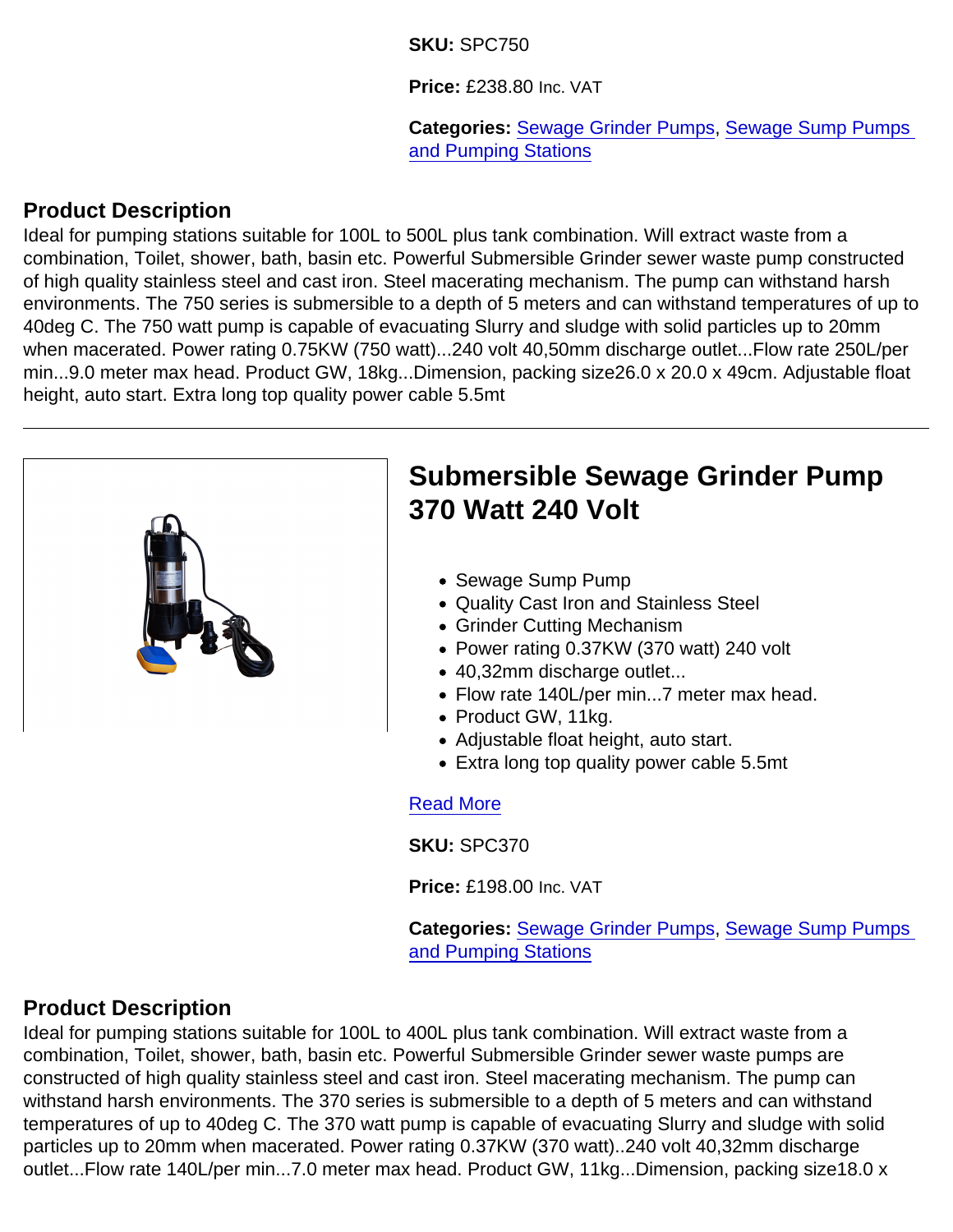

Commercial Grade Sewage sump pump WQAS Raw sewage submersible pump for Restaurants, hotels, camp sites etc, Quality Grinder mechanism 440c alloy stainless steel, alloy carbon silicon seals, 304 stainless steel lifting handle for easy removal, 304 stainless steel shaft, stainless steel clamps and quality cast iron body housing HT250. Single Phase, 220v-240 volt 16 meter head, 1.2KW, 7M3/H, 2900 RPM Installation depth upto a maximum of 10 meters below waste fluid.

[Read More](https://unifloproducts.co.uk/product/commercial-grade-sewage-sump-pump-wqasd7-16-1-2/)

SKU: SP1612

Price: £780.00 Inc. VAT

Categories: [Sewage Grinder Pumps,](https://unifloproducts.co.uk/product-category/sewage-sump-pumps-and-pumping-stations/sewage-grinder-pumps/) [Sewage Sump Pumps](https://unifloproducts.co.uk/product-category/sewage-sump-pumps-and-pumping-stations/)  [and Pumping Stations](https://unifloproducts.co.uk/product-category/sewage-sump-pumps-and-pumping-stations/)

## Product Description

Commercial Grade Sewage sump pump WQAS These pumps are designed for pumping raw sewage from Restaurants, hotels, camp sites etc, Powerful grinder system capable of evacuating waste from multiple washroom appliances via a sump. Quality Grinder mechanism 440c alloy stainless steel, alloy carbon silicon seals, 304 stainless steel lifting handle for easy removal, 304 stainless steel shaft, stainless steel clamps and quality cast iron body housing HT250. Single Phase, 220v-240 volt 16 meter head, 1.2KW, 7M3/H, 2900 RPM Submersible Installation depth upto a maximum of 10 meters below waste fluid.

|  | Ć<br>P                    |
|--|---------------------------|
|  |                           |
|  | C pi et al ea ar 22 In et |
|  |                           |
|  |                           |
|  |                           |
|  |                           |
|  |                           |
|  |                           |
|  |                           |

# Commercial Grade Sewage Sump Pump Wqasd7 12-0-9

ommercial Grade Sewage sump pump WQAS Raw sewage ump suitable for installation in restaurants, hotels, camp sites tc, Quality Grinder mechanism 440c alloy stainless steel, lloy carbon silicon seals, 304 stainless steel lifting handle for asy removal, 304 stainless steel shaft, stainless steel clamps nd quality cast iron body housing HT250. Single Phase, 220v-240 volt 12 meter head, 0.9KW, 7M3/H, 2900 RPM stallation depth upto a maximum of 10 meters below waste fluid.

[Read More](https://unifloproducts.co.uk/product/commercial-grade-sewage-sump-pump-wqasd7-12-0-9/)

SKU: SP1209